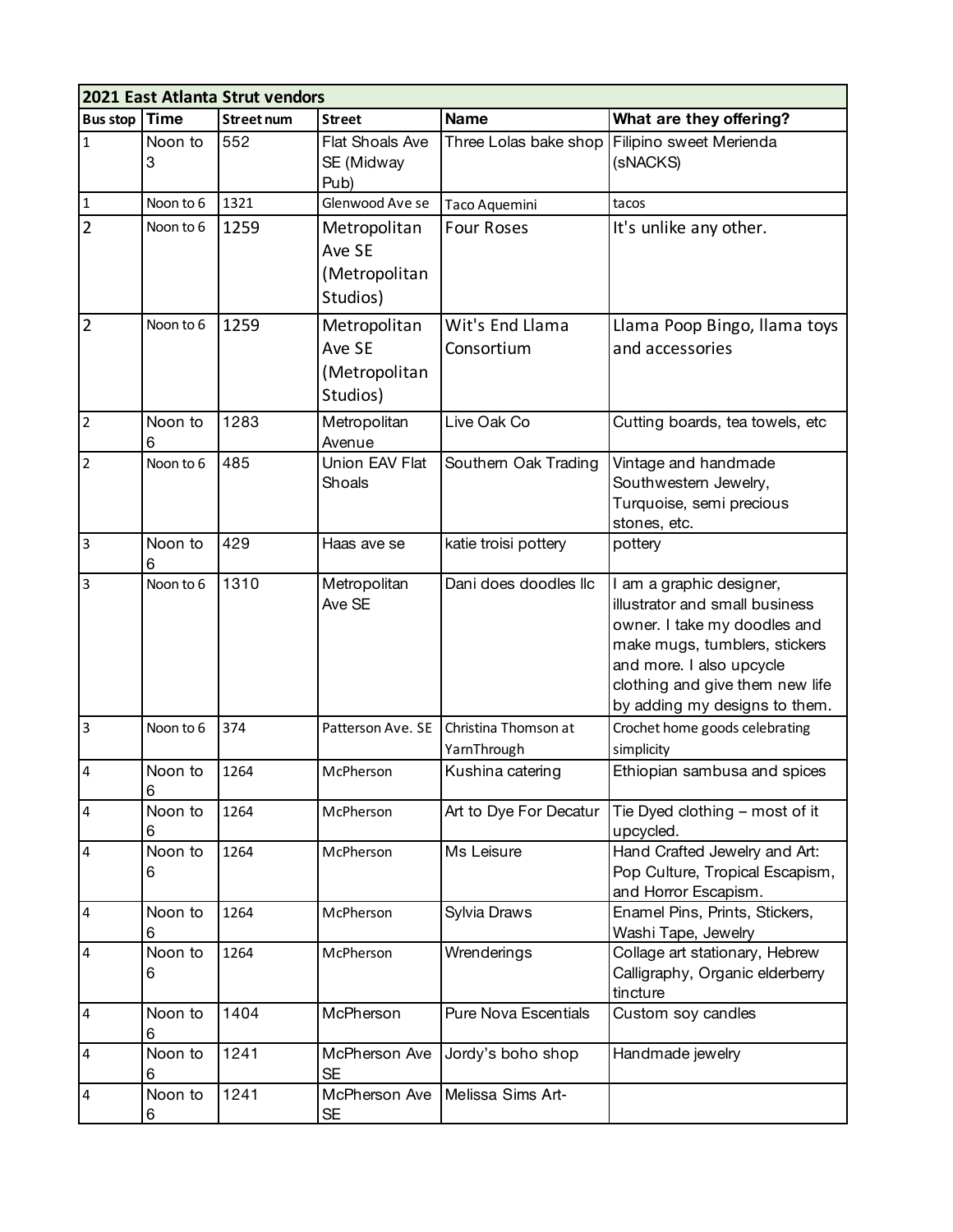| $\overline{\mathbf{4}}$ | Noon to<br>6 | 1264 | <b>SE</b>                  | MCPherson Ave McPherson Market                    | we're hosting a mini market $-$<br>arts, crafts, free poems, food,<br>book signing - all sorts of stuff!                                                                                                  |
|-------------------------|--------------|------|----------------------------|---------------------------------------------------|-----------------------------------------------------------------------------------------------------------------------------------------------------------------------------------------------------------|
| $\overline{4}$          | Noon to 3    | 1264 | McPherson Ave<br><b>SE</b> | Samste Pottery and plant                          | Pots and plants                                                                                                                                                                                           |
| 4                       | 12 to 3      | 1292 | McPherson Ave<br><b>SE</b> | Wabi Sabi Pottery &<br>knits                      | Salt fired pottery, hand-knit baby<br>hats & toddler sweaters                                                                                                                                             |
| 4                       | Noon to 6    | 1342 | McPherson Ave<br><b>SE</b> | Simmering Babe<br>Vintage                         | Psychedelic vintage goods for<br>your body, home and<br>everywhere else!                                                                                                                                  |
| $\pmb{4}$               | Noon to 6    | 1241 | McPherson.                 | Melissa Sims Paintings                            | Original brightly colored Pop<br>style PaintingS.                                                                                                                                                         |
| 5                       | Noon to<br>6 | 1493 | Marbut Ave SE              | Christy Petterson                                 |                                                                                                                                                                                                           |
| 5                       | Noon to<br>6 | 1513 | Marbut Ave SE              | <b>Birthday Suit Shop</b>                         | Womens and men's clothing<br>including tanks, t-shirts, hoodies<br>and accessories. All inspired by<br>women and celebrating life.                                                                        |
| 5                       | Noon to<br>6 | 1513 | Marbut Ave SE              | Black velvet pussycat<br>& the death Toad         |                                                                                                                                                                                                           |
| 5                       | Noon to<br>6 | 1564 | Marbut Ave. SE             | Art & Soul Creations                              | Paintings, crafts, trinkets, art,<br>pins and buttons, etc                                                                                                                                                |
| 7                       | Noon to 6    | 538  | <b>Blake Ave se</b>        | Wm Hemphill Artisan<br>Furniture                  | We are a husband/wife team -<br>bill makes the furniture of wood<br>and steel and lindsay (that's me)<br>makes beeswax candles that<br>complement small tables.                                           |
| $\overline{7}$          | Noon to 3    | 564  | <b>Blake Ave SE</b>        | Kroykorn Gourmet<br>popkorn                       | gourmet popcorn                                                                                                                                                                                           |
| $\overline{7}$          | Noon to 6    | 564  | <b>Blake Ave SE</b>        | Carol Boender Inc                                 | original paintings and crafts                                                                                                                                                                             |
| 7                       | Noon to 6    | 564  | <b>Blake Ave SE</b>        | Daniel Curran Art                                 | i sell fine art original paintings on<br>canvas (portraits and<br>landscapes) as well as giclee<br>prints mounted on wood and<br>hand cut wood cut outs of<br>various creatures that i draw<br>digitally. |
| $\overline{7}$          | Noon to 6    | 564  | <b>Blake Ave SE</b>        | Wood Turnings by<br>George                        | Wood turnings                                                                                                                                                                                             |
| $\overline{7}$          | Noon to 6    | 718  | East side Ave se           | Honey beloved<br>custom jewelry &<br>Vegan bakery | Custom jewely & vegan baked<br>goods                                                                                                                                                                      |
| 7                       | Noon to 6    | 718  | East side Ave SE           | Yochi Life                                        | Jewelry & Vegan food                                                                                                                                                                                      |
| 7                       | Noon to<br>6 | 1380 | Glenwood Ave<br>se         | Hooligan food<br>company                          | Bbq eggrolls                                                                                                                                                                                              |
| 7                       | Noon to 6    | 1405 | may ave                    | Prints by biz                                     | art prints and goods                                                                                                                                                                                      |
| 7                       | Noon to<br>6 | 1405 | May ave se                 | Ever so sweet                                     | Cupcakes, cookies, desserts                                                                                                                                                                               |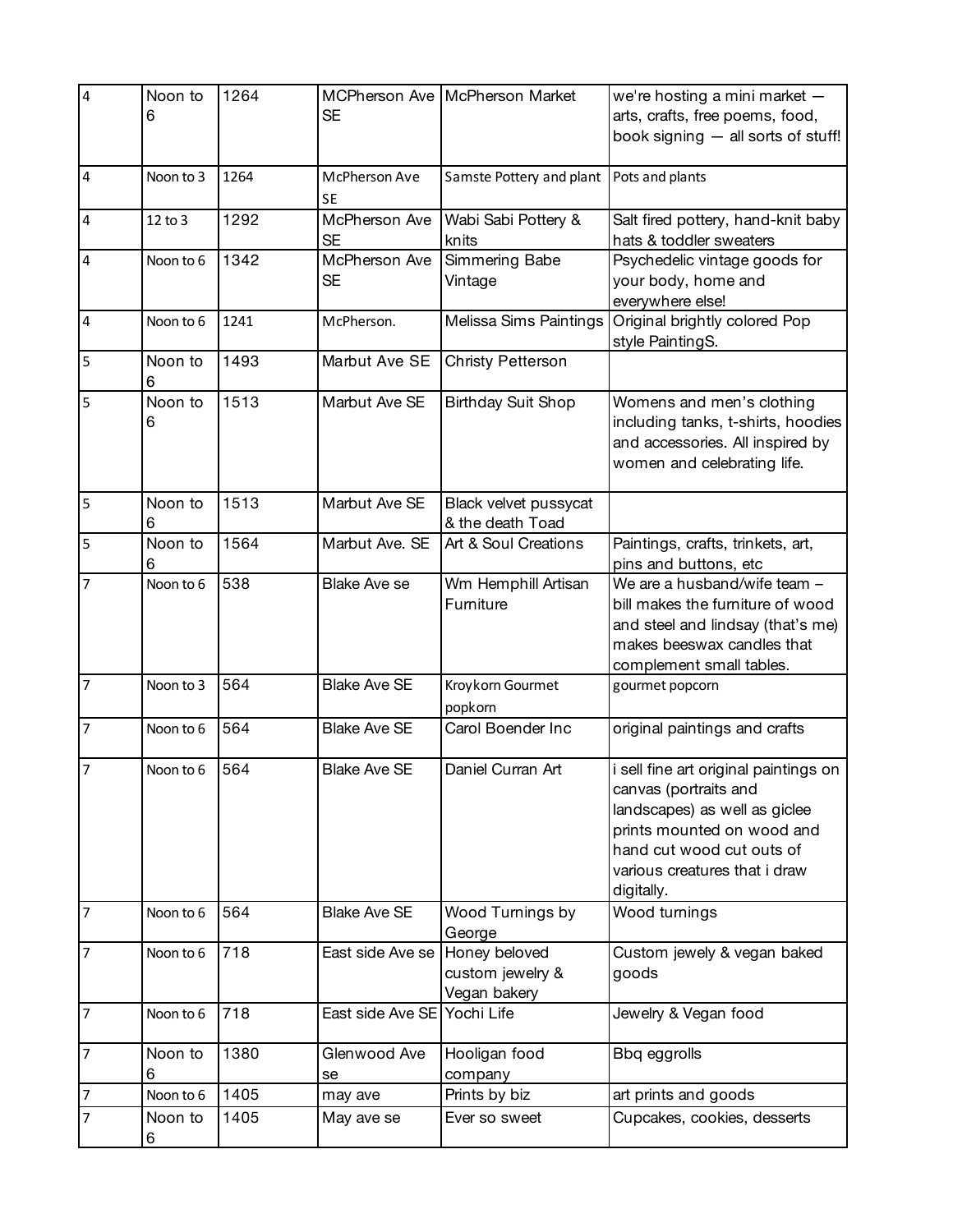| $\overline{7}$ | Noon to 6    | 1405 | May Ave se                                     | $J + J$ Plants and                                         | Handmade macrame crafts and                                                                                                                                                                                                                                                             |
|----------------|--------------|------|------------------------------------------------|------------------------------------------------------------|-----------------------------------------------------------------------------------------------------------------------------------------------------------------------------------------------------------------------------------------------------------------------------------------|
|                |              |      |                                                | Macrame                                                    | live houseplants                                                                                                                                                                                                                                                                        |
| $\overline{7}$ | Noon to<br>6 | 1437 | May Ave SE                                     | Trilogy Trading Co<br>and Eye Catch-Her<br><b>Boutique</b> | I will be selling little girl tutus and<br>hairbows                                                                                                                                                                                                                                     |
| $\overline{7}$ | Noon to<br>6 | 1437 | May Ave SE                                     | Trilogy Trading Co<br>and Eye Catch-Her<br>Boutique        | Children's Attire -baby blankets -<br>handcrafted locally made                                                                                                                                                                                                                          |
| $\overline{7}$ | Noon to<br>6 | 1372 | May Avenue                                     | Coffyn Pyes                                                | savory hand pies                                                                                                                                                                                                                                                                        |
| $\overline{7}$ | Noon to<br>3 | 1514 | Van Epps Street<br>Southeast                   | wringman                                                   | Stickers, paintings, and zines                                                                                                                                                                                                                                                          |
| $\overline{7}$ | Noon to<br>3 | 1514 | Southeast                                      | Van Epps Street   Randomly Vintage                         | Vintage clothing and items                                                                                                                                                                                                                                                              |
| 7              | Noon to 6    | 1514 | Van Epps Street Art by Chw &<br>Southeast      | Eyespyatl                                                  | Chwdog - spray paint &<br>gunpowder Art on canvas and<br>wood<br>Eyespyatl- tee shirts, stickers &<br>magnets of original cat themed<br>art                                                                                                                                             |
| $\overline{7}$ | Noon to 6    | 1514 | Van Epps Street<br>Southeast                   | CamP Olio                                                  | <b>KIDS ACTIVITIES</b>                                                                                                                                                                                                                                                                  |
| 7              | Noon to 6    | 1514 | Van Epps Street   The Belligerent<br>Southeast | Monkey                                                     | pop-art style artwork plus kid<br>friendly activities by Olio                                                                                                                                                                                                                           |
| 7              | Noon to<br>6 | 1556 | Van Epps Street<br>Southeast                   | Atlanta Rescue Dog<br>Cafe                                 | Atlanta Rescue Dog Cafe is an<br>educational non-profit dedicated<br>to the well-being of the<br>community's pets and people.                                                                                                                                                           |
| $\overline{7}$ | Noon to 6    | 1556 | Van Epps Street<br>Southeast                   | Eclectic chick                                             | Brass, copper & silver artisan<br>jewelry                                                                                                                                                                                                                                               |
| 8              | Noon to 6    | 517  | <b>Cifton Street</b><br><b>SE</b>              | The Home Girls                                             | Resale second hand household<br>items, clothes and shoes                                                                                                                                                                                                                                |
| 8              | Noon to 6    | 631  | Clifton Rd SE                                  | Abena Designs                                              | Handmade African inspired<br>home decor and accessories                                                                                                                                                                                                                                 |
| 8              | Noon to<br>6 | 631  | Clifton Rd SE                                  | Mother's Magic Mug                                         | Plants have historically been the<br>basis for medical treatments.<br>Teas & Herbal infusions are an<br>easy way to indulge in a magic<br>moment. Organic, Vegan, Hand<br>blended in small batches<br>designed to heal your ailments &<br>aid your intentions. Sit down for<br>a Spell. |
| 8              | Noon to 6    | 631  | Clifton Rd SE                                  | Nikitynakattack creative                                   | Resin Art                                                                                                                                                                                                                                                                               |
| 8              | Noon to<br>6 | 743  | Clifton Rd SE                                  | Marshall Bee<br>Company                                    | honey Products and crafts                                                                                                                                                                                                                                                               |
| 8              | Noon to 6    | 1731 | Clifton way                                    | M. Kemper Westbrook<br>art                                 | Art prints, painted pots                                                                                                                                                                                                                                                                |
| 8              | Noon to 6    | 1731 | Clifton Way                                    | Rudabecca Dyeworks                                         | <b>Hand Dyed Textiles</b>                                                                                                                                                                                                                                                               |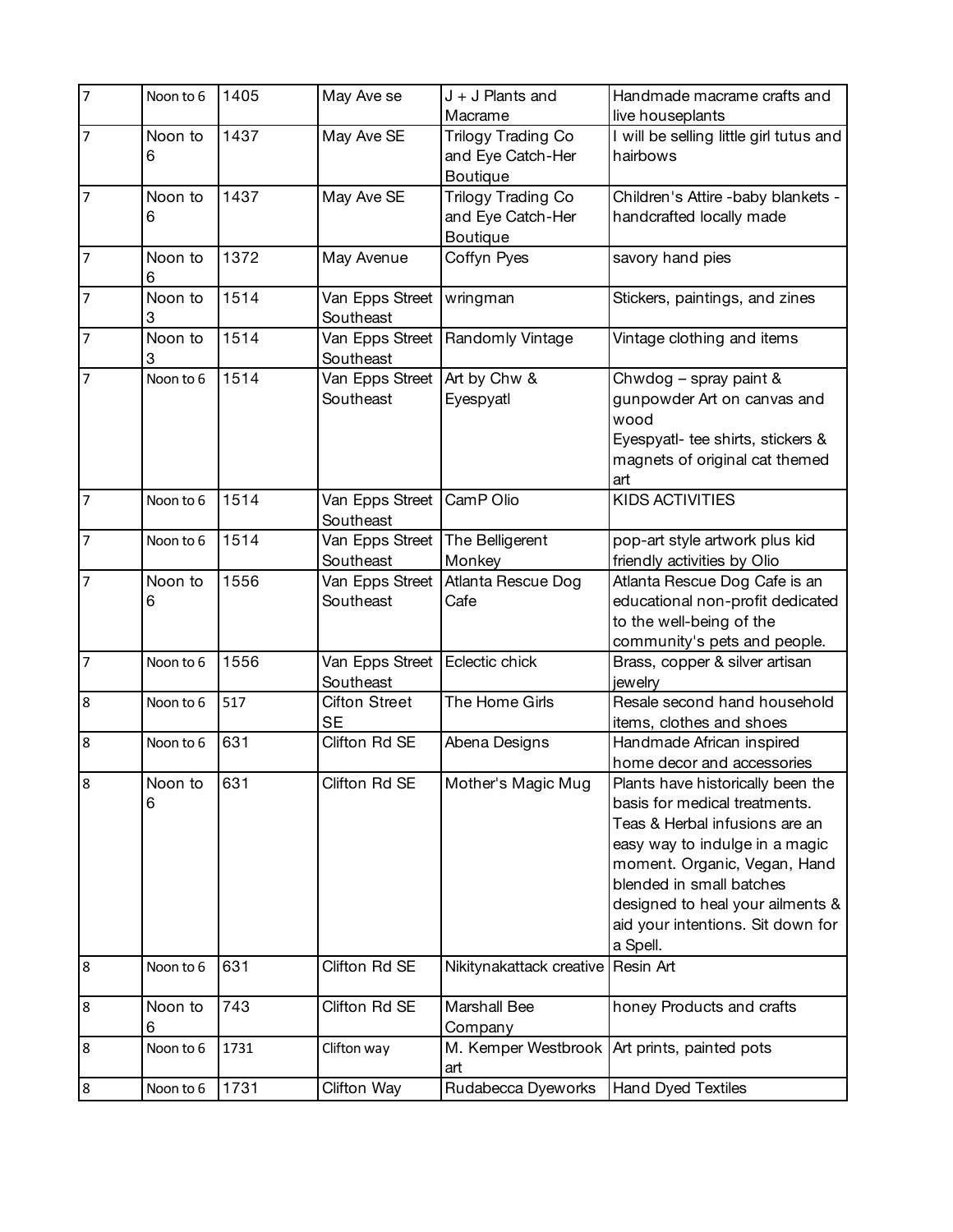| 8       | Noon to 6    | 1703                   | Clifton Way                            | Lily Smith Studio                        | Enamel and sterling silver jewelry<br>hardbound sketchbooks and<br>journals                                                                                                                                                                                                              |
|---------|--------------|------------------------|----------------------------------------|------------------------------------------|------------------------------------------------------------------------------------------------------------------------------------------------------------------------------------------------------------------------------------------------------------------------------------------|
| 8       | Noon to 6    | 1703                   | Clifton Way SE                         | Bean & Frank<br>children's boutique      | Kids clothing & accessories                                                                                                                                                                                                                                                              |
| 8       | Noon to 6    | 1721                   | Clifton Way SE                         | Something Woodsy<br>Bake shop            | bakery (sourdough and vegan)                                                                                                                                                                                                                                                             |
| 8       | Noon to<br>6 | 1721                   | Clifton Way SE                         | Something Woodsy<br>Bake shop            | bakery (sourdough and vegan)                                                                                                                                                                                                                                                             |
| 8       | Noon to 6    | 1721                   | Clifton Way SE                         | handwoven by gene<br>turner              | handwoven goods (mug rugs,<br>scarves, table runners, bags,<br>etc.)                                                                                                                                                                                                                     |
| $\bf 8$ | noon-3       | 1721                   | Clifton Way SE                         | <b>Woodcraftian Goods</b>                |                                                                                                                                                                                                                                                                                          |
| 8       | Noon to<br>6 | 1724                   | Clifton way se                         | Icey Chicks                              | We are a small food truck that<br>sells Acai Bowls, Smoothies and<br>Italian Ice                                                                                                                                                                                                         |
| 8       | Noon to<br>6 | 1629                   | May Ave SE                             | LardLabs, Ilc.                           | Performance art tour of house                                                                                                                                                                                                                                                            |
| 9       | Noon to<br>6 | 2027                   |                                        | Hillburn Ave Se Miss Purdue Hats         | handmade hats                                                                                                                                                                                                                                                                            |
| 10      | Noon to 6    | 991                    | <b>Bouldercrest Dr</b>                 | <b>Future Relics Pottery</b>             | Handcafted pottery                                                                                                                                                                                                                                                                       |
| 10      | Noon to<br>6 | Lot at<br>intersection | Flat Shoals and<br>Bouldercrest        | Franklin & William BBQ BBQ               |                                                                                                                                                                                                                                                                                          |
| 10      | Noon to<br>6 | Lot at<br>intersection | Flat Shoals and<br><b>Bouldercrest</b> | Keysher L Hendrix                        | <b>VOTE REGISTRY BOOTH/</b><br>SELLING FRUIT DRINKS                                                                                                                                                                                                                                      |
| 10      | Noon to 6    | Lot at<br>intersection | Flat Shoals and<br><b>Bouldercrest</b> | <b>Dryad Designs</b>                     | Macrame plant holders, hanging<br>baskets, fruit hammocks, etc.                                                                                                                                                                                                                          |
| 10      | Noon to 6    | Lot at<br>intersection | Flat Shoals and<br><b>Bouldercrest</b> | <b>Element Tree</b><br><b>Essentials</b> | I create a really unique candle<br>that actually doubles as a<br>moisturizer! I blend together a<br>wholesome array of ingredients<br>including; SHea butter, coconut<br>oil, vitamin e and rose hip oil to<br>create a wonderful full body<br>moisturizer that also works as<br>candle! |
| 10      | Noon to 6    | Lot at<br>intersection | Flat Shoals and<br><b>Bouldercrest</b> | Fenwick Designs<br>Limited               | Various Photographic work (e.g.,<br>Canvases, etc.)                                                                                                                                                                                                                                      |
| 10      | Noon to 6    | Lot at<br>intersection | Flat Shoals and<br><b>Bouldercrest</b> | <b>fOXPHIRE</b>                          | Surreal traditional abstract<br>paintings                                                                                                                                                                                                                                                |
| 10      | Noon to 6    | Lot at<br>intersection | Flat Shoals and<br><b>Bouldercrest</b> | Happy Cup Studio                         | Paintings, prints, tshirts, stickers<br>and buttons                                                                                                                                                                                                                                      |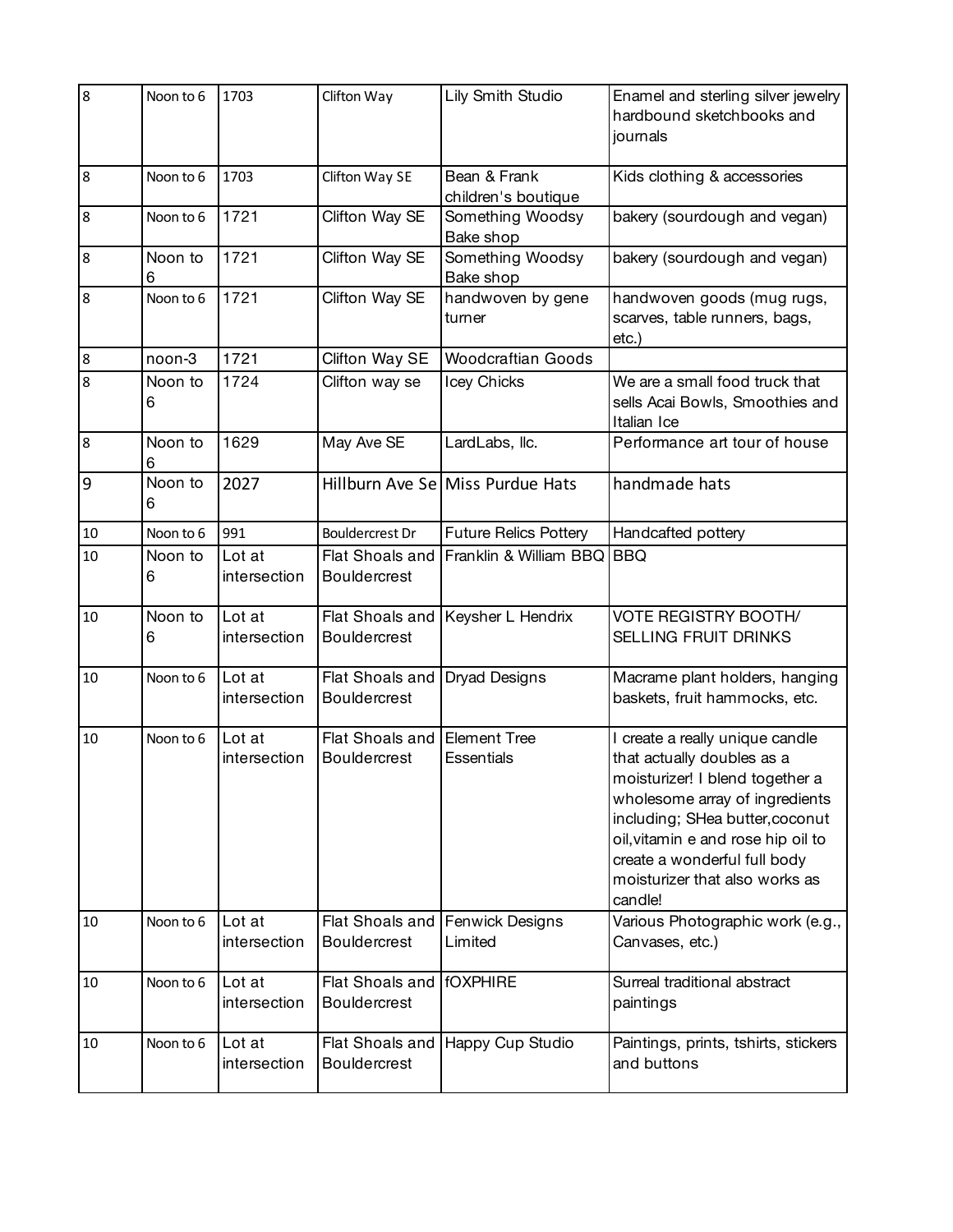| 10 | 3 to 6       | Lot at<br>intersection | Flat Shoals and Herb'N Eden<br><b>Bouldercrest</b>  |                                  | All-Natural, Plant-Based,<br><b>Handcrafted Self-Care</b>                                                                                                                                              |
|----|--------------|------------------------|-----------------------------------------------------|----------------------------------|--------------------------------------------------------------------------------------------------------------------------------------------------------------------------------------------------------|
| 10 | Noon to 6    | Lot at<br>intersection | Flat Shoals and<br><b>Bouldercrest</b>              | Honey Next door                  | Honey made from two apiaries in<br>East atlanta, one at BIII's on the<br>SW corner of Ormewood and<br>FLat Shoals, and the other at the<br>Paideia farm on Flat Shoals. We<br>also sell hive products. |
| 10 | Noon to 6    | Lot at<br>intersection | Flat Shoals and<br><b>Bouldercrest</b>              | JellybinzkyArt                   | Resin creations, illustrations,<br>stickers, tshirts, wood<br>decorations                                                                                                                              |
| 10 | 12 to 3      | Lot at<br>intersection | Flat Shoals and<br><b>Bouldercrest</b>              | Jert                             | Prints-art-pins-stickers                                                                                                                                                                               |
| 10 | Noon to 6    | Lot at<br>intersection | Flat Shoals and<br><b>Bouldercrest</b>              | Kandus Johnson Art               | Prints, woodcuts, stickers,<br>paintings, pins, etc.                                                                                                                                                   |
| 10 | Noon to 6    | Lot at<br>intersection | Flat Shoals and<br><b>Bouldercrest</b>              | Karina caldera art               | Originals paintings<br>Art prints<br><b>Stickers</b><br>Cross stitch<br>Punch needle                                                                                                                   |
| 10 | Noon to 6    | Lot at<br>intersection | Flat Shoals and<br><b>Bouldercrest</b>              | Kimberly Joy<br>Collection, LLC  | Soy wax candles infused with<br>essential oils, natural deodorant<br>cream, Face + body mists, sugar<br>scrubs, bath soaks, foaming<br>soaps.                                                          |
| 10 | Noon to<br>6 | Lot at<br>intersection | Flat Shoals and<br><b>Bouldercrest</b>              | Lillian Bolster Pottery          | Hand-Built (not wheel<br>"spun"/thrown) Pottery With an<br>organic bent, texture and drawn<br>on designs. Maybe some hand<br>made books/journals as well.                                              |
| 10 | Noon to<br>6 | Lot at<br>intersection | Flat Shoals and Mattalbert84<br><b>Bouldercrest</b> |                                  | Wall art<br><b>Stickers</b><br>Magnets<br>Prints                                                                                                                                                       |
| 10 | Noon to<br>6 | Lot at<br>intersection | Flat Shoals and<br><b>Bouldercrest</b>              | Meg Has Issues                   | Cussing housewares, stuffed<br>animals, embroideries, pronoun<br>pins, comics, and original art.                                                                                                       |
| 10 | Noon to<br>6 | Lot at<br>intersection | Flat Shoals and<br><b>Bouldercrest</b>              | Pissyblog.com                    | a blog site that deals with social<br>justice issues like discrimination,<br>classism, and even technology.                                                                                            |
| 10 | Noon to<br>6 | Lot at<br>intersection | Flat Shoals and<br><b>Bouldercrest</b>              | Diamond in the round<br>projects | Pallet creations, kitchen decor,<br>small tables, refurbished wood.                                                                                                                                    |
| 10 | Noon to<br>6 | Lot at<br>intersection | Flat Shoals and<br><b>Bouldercrest</b>              | The taryn project                | Handmade dog and cat<br>bandanas and bow ties. Made<br>from repurposed textiles. Some<br>wears for humans as well                                                                                      |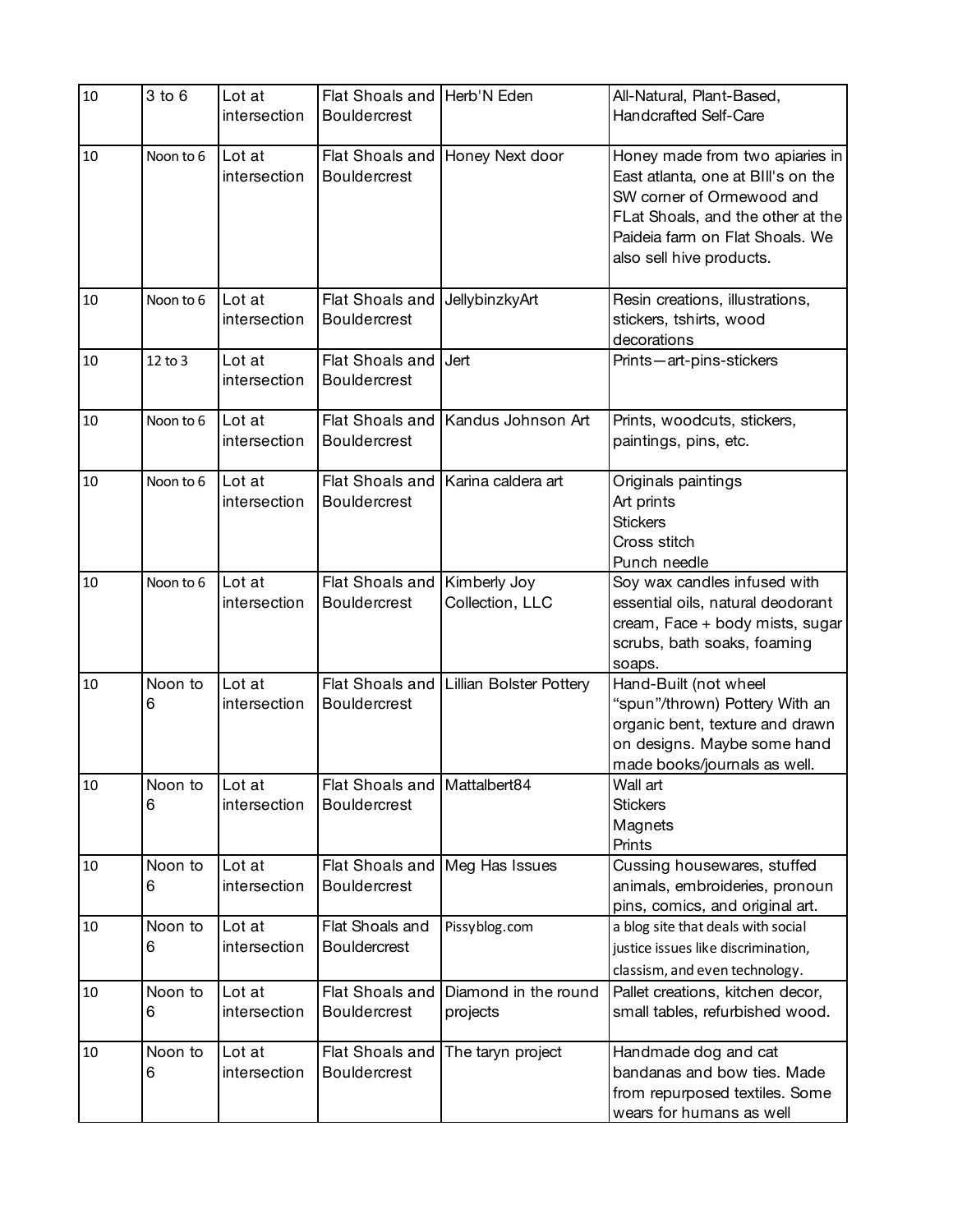| 10 | Noon to      | Lot at                 |                                                     | Flat Shoals and Elbashandcraftedpaper | Face masks, handbags,                                                                                                                                                           |
|----|--------------|------------------------|-----------------------------------------------------|---------------------------------------|---------------------------------------------------------------------------------------------------------------------------------------------------------------------------------|
|    | 6            | intersection           | <b>Bouldercrest</b>                                 |                                       | scrunchies, small bags, county<br>purses, house decor and kitchen<br>decor. All from recycled<br>materials.                                                                     |
| 10 | Noon to<br>6 | Lot at<br>intersection | Flat Shoals and Noel & Grace<br><b>Bouldercrest</b> |                                       | Selling high end second hand<br>clothes                                                                                                                                         |
| 10 | Noon to<br>6 | Lot at<br>intersection | Flat Shoals and<br><b>Bouldercrest</b>              | The Great Bohemians                   | Beaded wrap bracelets                                                                                                                                                           |
| 10 | Noon to<br>6 | Lot at<br>intersection | Flat Shoals and<br><b>Bouldercrest</b>              | Organix by Tay                        | Plant based skincare products ie.<br>scrubs, soaps, toners,<br>smudges/sage, body oils and<br>shower steamers                                                                   |
| 10 | Noon to<br>6 | Lot at<br>intersection | <b>Bouldercrest</b>                                 | Flat Shoals and Peace Love art goods  | Original Artwork, some framed -<br>some not, in sizes ranging from<br>atc (artist trading cards) to<br>36"x40"                                                                  |
| 10 | Noon to<br>6 | Lot at<br>intersection | Flat Shoals and<br>Bouldercrest                     | Carlee ingersoll<br>illustrations     | Prints, stickers, pins, keychains                                                                                                                                               |
| 11 | Noon to 6    | 2288                   | Cloverdale drive<br>se                              | BLK BEV & Cool art                    | BLK BEV & Cool art                                                                                                                                                              |
| 11 | Noon to<br>6 | 931                    | Gresham Ave<br><b>SE</b>                            | <b>Bwalkart</b>                       | Handmade magnets, stickers,<br>shirts and good vibes                                                                                                                            |
| 11 | Noon to<br>6 | 931                    | Gresham Ave<br><b>SE</b>                            | <b>PLANETPRAHLER</b>                  | oil paintings on wood with<br>collage elements.                                                                                                                                 |
| 11 | Noon to<br>6 | 931                    | Gresham Ave<br><b>SE</b>                            | Smoking luna                          | I am looking to connect with<br>community while sharing my<br>homemade items such as<br>intention candles, jewelry n other<br>art                                               |
| 11 | Noon to<br>6 | 931                    | Gresham Ave<br><b>SE</b>                            | Sonny JO's Studio                     | Hand-poured, sustainable<br>candles made from local<br>beeswax and non-toxic scents in<br>recycled vessels.                                                                     |
| 11 | Noon to<br>6 | 931                    | Gresham Ave<br><b>SE</b>                            | TAMARA R MINER                        | Stained and leaded glass<br>windows. All are handmade,<br>with wood or metal frames. They<br>are ready to hang up. Sizes are<br>10"x10" to 24"x30".                             |
| 11 | Noon to<br>6 | 931                    | Gresham Ave<br><b>SE</b>                            | TeAnn's Palette                       | Art prints, stickers, tote bags,<br>bandanas                                                                                                                                    |
| 11 | Noon to<br>6 | 931                    | Gresham Ave<br><b>SE</b>                            | The Cranberry<br>Hedgehog             | Resin statue babies<br>Resin pendants with hand<br>beaded chain<br>Resin home decor:<br>coasters, magnets, bottles and<br>trays; accesories: keychains,<br>earrings & bookmarks |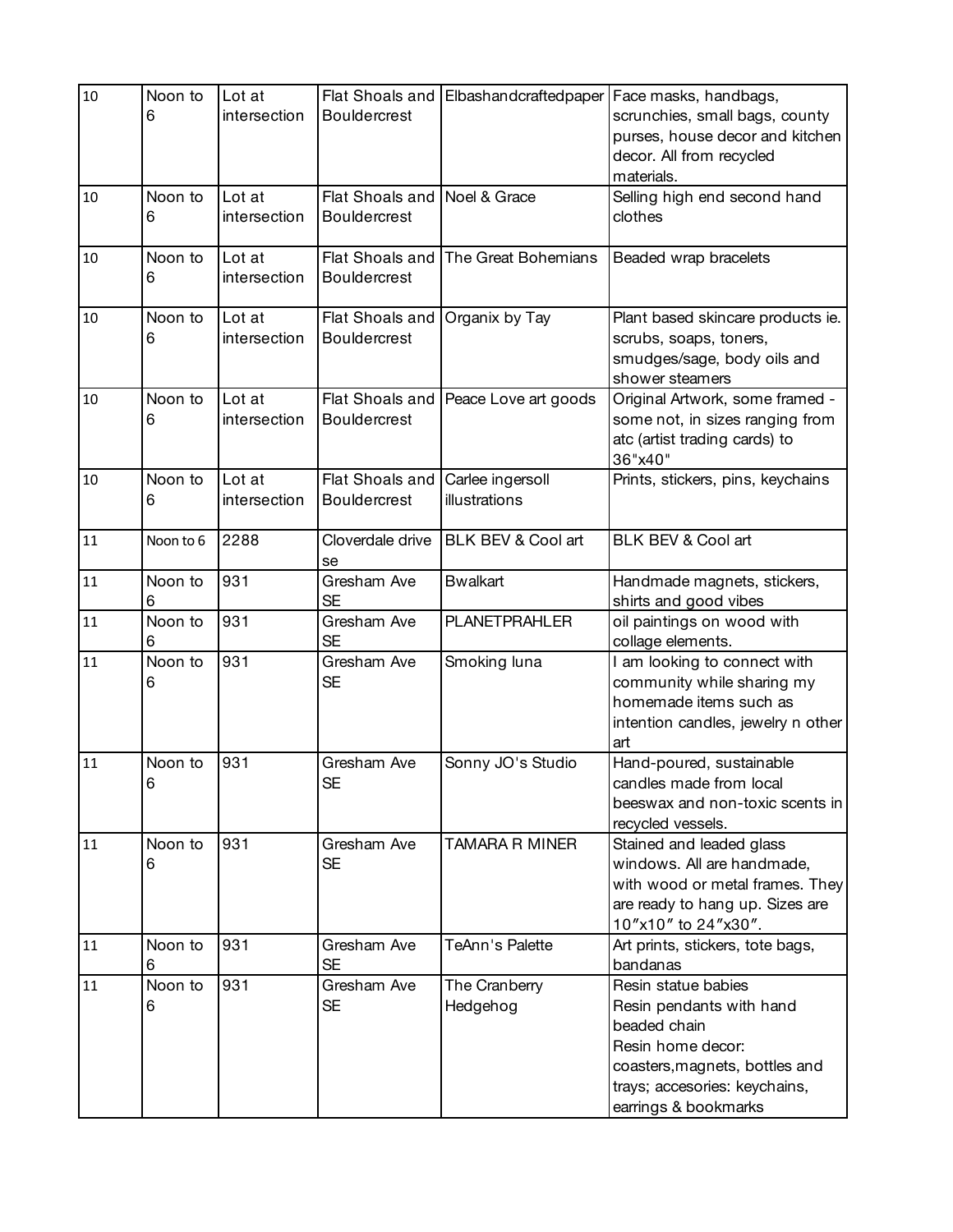| 11      | Noon to          | 931  | Gresham Ave                                          | Coconut Moe                            | Illustrations, stickers, coloring                                                                                            |
|---------|------------------|------|------------------------------------------------------|----------------------------------------|------------------------------------------------------------------------------------------------------------------------------|
|         | 6                |      | <b>SE</b>                                            | illustrations                          | books & original Art                                                                                                         |
| 11      | 12 to 3          | 931  | Gresham Ave<br><b>SE</b>                             | Merry James / Evil<br>Twin Brother     | Stickers, Shirts, Artwork,<br>Sculptures                                                                                     |
| 11      | Noon to 6        | 931  | Gresham Ave<br><b>SE</b>                             | Steel and Stilettos                    | Metal art and mixed media                                                                                                    |
| 11      | Noon to<br>6     | 760  | Gresham<br>Avenue                                    | <b>Andrews Craft Arts</b>              | Handcrafted & handpainted<br>jewelry, decor, and yard art.                                                                   |
| 11      | Noon to 6        | 1134 | OAKFIELD DR<br><b>SE</b>                             | Very good Plants                       | very good plants                                                                                                             |
| 11      | Noon to 6        | 1254 |                                                      | Oakfield drive se Adam's art treasures | Jewelry, paintings, Candles                                                                                                  |
| 11      | Noon to 6        | 804  | Shadowridge                                          | curriculum jewelry                     | handmade, sustainable jewelry<br>for women featuring fair trade<br>wood beads, Czech glass and<br>up-cycled vintage art.     |
| 11      | Noon to 6        | 769  | Shadowridge dr<br>se                                 | Coven ATL                              | Tee Shirts, tea towels, table top<br>items                                                                                   |
| 11      | Noon to<br>6     | 775  | Shadowridge<br>DR SE                                 | Scraped Knee - Art of<br>Matt Leunig   | gigposters, concert posters, etc.                                                                                            |
| 12      | Noon to<br>6     | 759  | Brownwood<br>Ave se                                  | Greg krakow                            | hand-dyed batik clothing<br>creations                                                                                        |
| 12      | Noon to<br>6     | 791  | Brownwood<br>Ave.                                    | Good golly designs                     | All Dolly Parton inspired- Resin<br>jewelry, keychains and ash trays.<br>Polymer clay earrings                               |
| 12      | Noon to<br>6     | 791  | Brownwood<br>Ave.                                    | Neuro Psychedelic                      | t-SHIRTS, Tote bags, and<br>sweatshirts                                                                                      |
| 12      | 3 p.m.-6<br>p.m. | 750  | Gresham Ave                                          | Hireth Jewelry                         | Jewelry                                                                                                                      |
| 12      | Noon to<br>6     | 623  | Gresham AVe.,<br><b>SE</b>                           | Rep Your hood t-shirts t-shirts        |                                                                                                                              |
| 13      | Noon to<br>6     | 569  | Brownwood                                            | matthew Wilder<br>Photography          | photographic prints                                                                                                          |
| 13      | Noon to 6        | 569  | Stokeswood<br>Ave                                    | Four-Legged Foodie                     | Hand-crafted meals for dogs<br>formulated by a board certified<br>vet nutritionist & single ingredient<br>dehydrated treats. |
| 1 or 13 | Noon to<br>3     | 602  | Brownwood<br>Ave.<br>Brownwood<br>Park Rec<br>Center | East Atlanta Kids Club                 | Assorted recreation activities and<br>bathroom access to the<br>Brownwood recreation center<br>(noon to 3pm)                 |
| 1 or 2  | Noon to<br>6     | 1548 | Marbut Ave SE                                        | General's Jerk Shack                   | food: Jerk Chicken, Ribs, Wings,<br>sides                                                                                    |
| 1 or 7  | $3$ to $6$       | 1287 | Glenwood Ave<br><b>SE</b>                            | East Atlanta Village<br>Smoke and Vape | CBD cocktails, giveaways                                                                                                     |
| 1 or 7  | Noon to<br>3     | 1336 | Glenwood Ave SE<br>The Victorian                     | Katie lebel makes                      | CERAMICS, HAND DYED/<br>PAINTED SHIRTS                                                                                       |
| 1 or 7  | Noon to<br>6     | 1336 | Glenwood Ave SE<br>The Victorian                     | Connie n Jack                          | Jewelry                                                                                                                      |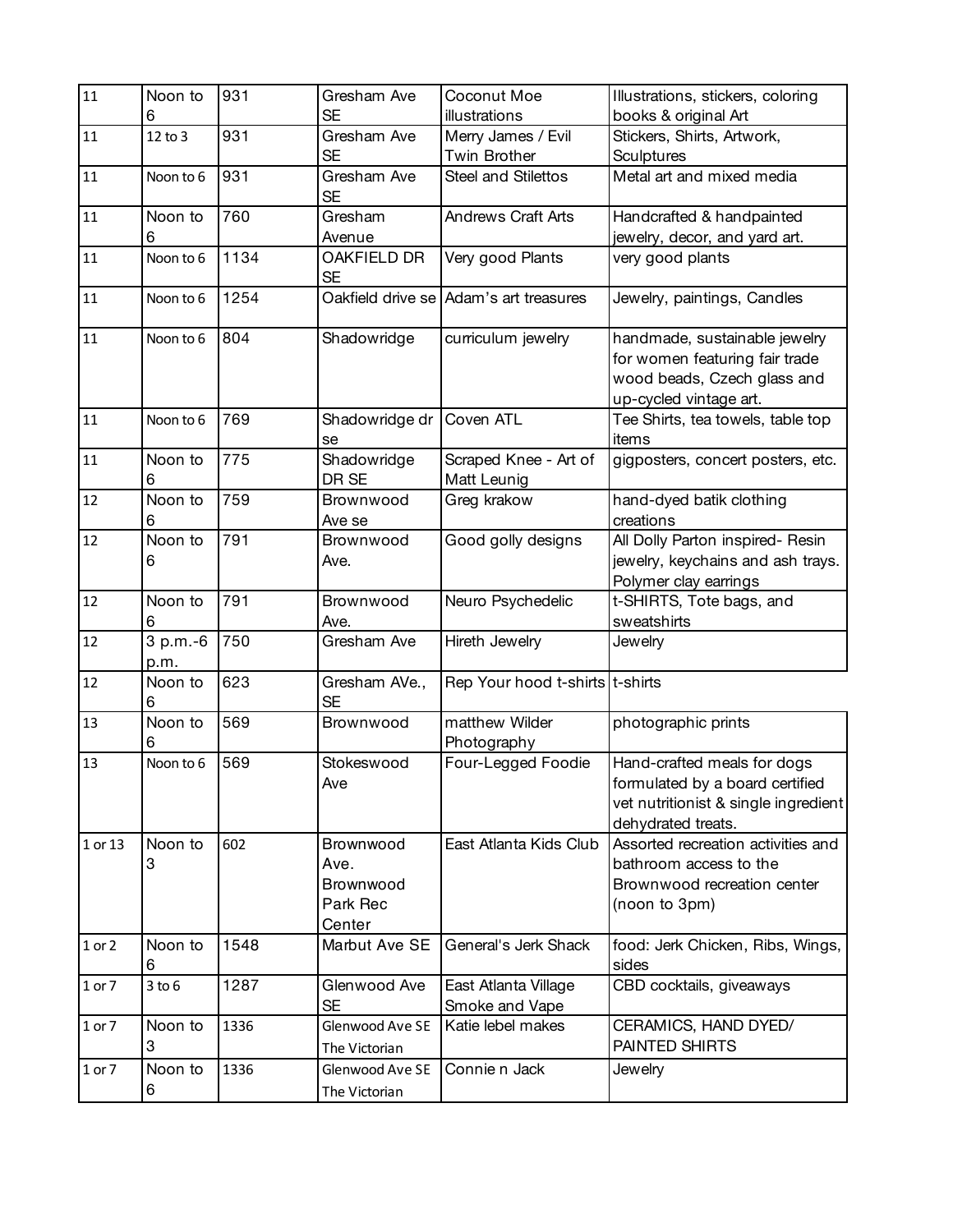| 11 or 12   | Noon to 6    | 771  | <b>BROWNWOOD</b>             | Laine Gay Art                          | linocut prints, hand printed                                                                               |
|------------|--------------|------|------------------------------|----------------------------------------|------------------------------------------------------------------------------------------------------------|
|            |              |      | <b>AVE</b>                   |                                        | journals, earrings, keychains,                                                                             |
| 11 or 12   | Noon to      | 791  | Brownwood                    | King of pops                           | stickers, hand carved stamps<br>ice pops                                                                   |
|            | 6            |      | Ave.                         |                                        |                                                                                                            |
| 11 or 12   | Noon to 6    | 791  | Brownwood<br>Ave.            | Costaleko                              | Paintings, puppets, t shirts,<br>trinkets and murals                                                       |
| 12 or 13   | Noon to 6    | 668  | Brownwood<br>Ave SE          | Bending light<br>photography           | Prints                                                                                                     |
| 12 or 13   | Noon to<br>6 | 668  | Brownwood<br>Ave SE          | Gumbeaux Girlz LLC                     | Food truck vendor                                                                                          |
| $2$ or $3$ | Noon to 6    | 1371 | Metropolitan                 | Flamingo<br>Underground                | Repurposed/repainted vintage<br>frames and art, drawings,<br>painted windows                               |
| $2$ or $3$ | Noon to<br>6 | 1259 | Metropolitan<br>Ave SE       | king of pops                           | ice-pops                                                                                                   |
| 2 or 4     | 10 to 2      | 400  | <b>Flat Shoals</b><br>Ave SE | Friends of the East<br>Atlanta Library | We'll do story time, sell<br>memberships, pass out<br>bookmarks.                                           |
| $2$ or $4$ | Noon to 3    | 1212 | McPherson Ave<br><b>SE</b>   | Ilene Rouamvongsor                     | Food!                                                                                                      |
| 2 or 4     | Noon to<br>6 | 1212 | McPherson Ave<br><b>SE</b>   | Blue Heron studio                      | t-shirts, totes, paintings (canvas<br>and wood panels), eat signs,<br>prints, and stickers                 |
| 2 or 4     | Noon to<br>6 | 1212 | McPherson Ave<br><b>SE</b>   | Astropop                               | Paintings                                                                                                  |
| $2$ or $4$ | Noon to<br>6 | 1212 | McPherson Ave<br><b>SE</b>   | Cavalry Glassblowing                   | Blown and sculpted glass made<br>by me here in ga                                                          |
| 2 or 4     | Noon to<br>6 | 1212 | McPherson Ave<br><b>SE</b>   | Hooks & Crannies                       | Crocheted and sewn<br>accessories, including crocheted<br>cacti                                            |
| $2$ or $4$ | Noon to<br>6 | 1212 | McPherson Ave<br><b>SE</b>   | Prim & Proper Clay Co.                 | Earrings, magnets, ornaments                                                                               |
| 2 or 4     | Noon to<br>6 | 1212 | McPherson Ave<br><b>SE</b>   | <b>Bitterful Booze</b>                 | cocktail and digestive bitters                                                                             |
| 2 or 4     | Noon to<br>6 | 1241 | McPherson Ave<br><b>SE</b>   | <b>UTSUWA talk</b>                     | Pottery                                                                                                    |
| 2 or 4     | Noon to 6    | 584  | Stokeswood<br>Ave SE         | <b>Desert Door Texas</b><br>Sotol      | Desert Door makes Texas<br>Sotol from wild-harvested<br>sotol plants. Hand-crafted in<br>Driftwood, Texas. |
| 4 or 5     | Noon to<br>6 | 1371 | Metropolitan<br>Ave se       | Courtney moyers/<br>Cairtney           | Art, vintage clothes, records                                                                              |
| 5 or 6     | Noon to 6    | 430  | <b>Blake Ave SE</b>          | Jar jar drinks                         | <b>Beverages</b>                                                                                           |
| 5 or 6     | Noon to 6    | 430  | Blake ave se                 | <b>Scott Doss Wellness</b>             | Scott Doss Wellness brings you<br>to the leading front of sports and<br>injury therapeutic bodywork.       |
| 5 or 6     | Noon to<br>6 | 430  | <b>Blake Ave SE</b>          | Tiny House Massage                     | Massage therapy                                                                                            |